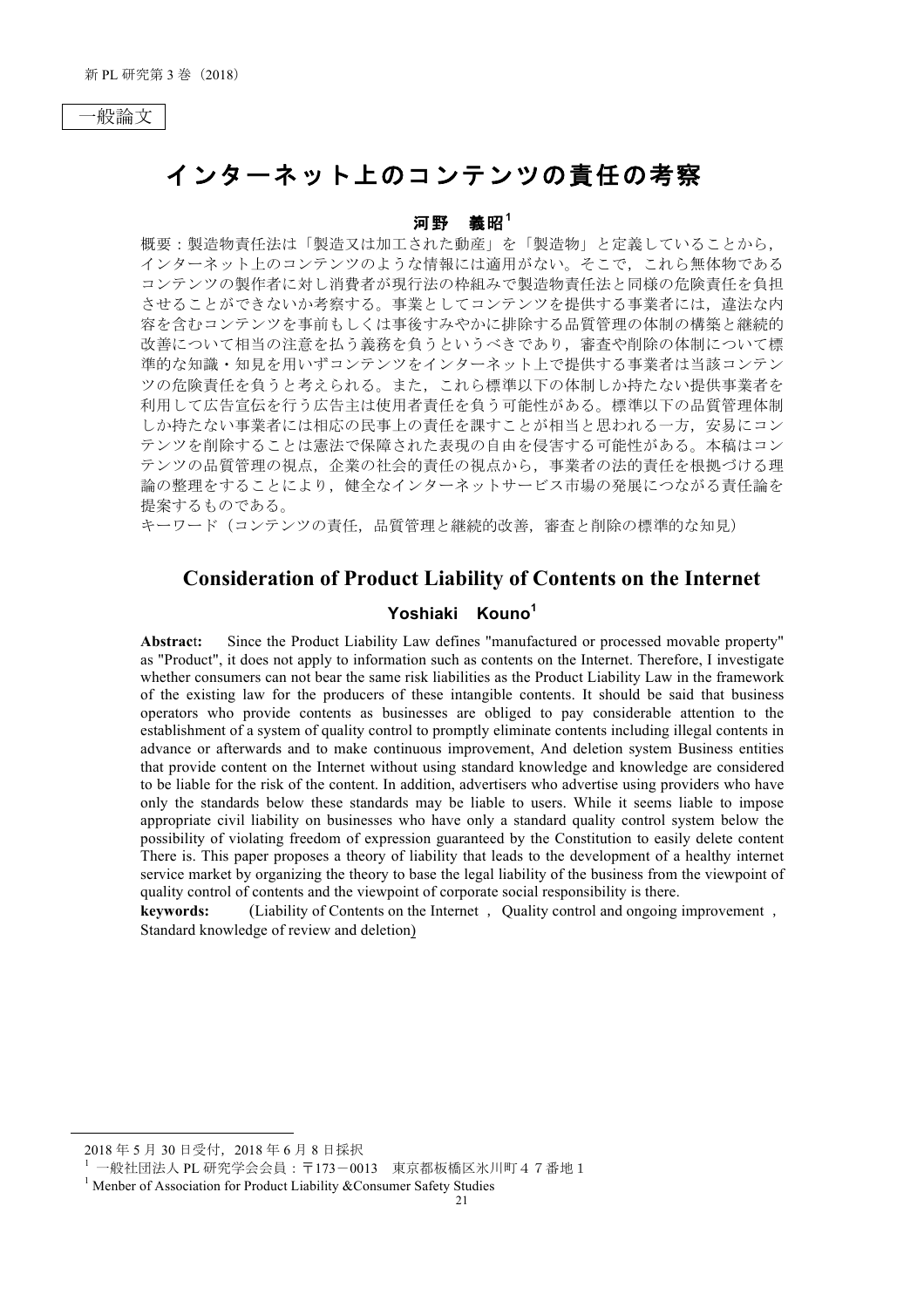#### 1. はじめに

先般,薬機法等法令に違反する可能性のある 内容を含む記事が日本のインターネットサー ビス事業者A社が運営するキュレーションサ イトと呼ばれるインターネット上の情報をま とめた情報サイトに大量に掲載され、その不適 切な内容が報道機関で大きく取り上げられた 結果、当該情報サイトが閉鎖に追い込まれる. という事件が起きた。

A社が設置した第三者委員会の報告<sup>2</sup>による と、このキュレーションサイトは、表向きは第 三者が任意に製作・投稿したまとめ記事をイン ターネット閲覧者に提供する情報を仲介する 役割のものであったが、実際にはA社が自ら作 成し又は外部に作成させた記事が相当数存在 していた。第三者委員会は、まず、第三者が作 成した記事をA社がインターネット閲覧者に 提供する役割を「プラットフォーム」, A社が 自ら作成し又は外部に作成させた記事をイン ターネット閲覧者に提供する役割を「メディア」 と定義した。その上で第三者委員会は、A社は 第三者が作成したまとめ記事をインターネッ ト閲覧者に提供する「プラットフォーム」とし ての役割については、外部から当該記事の権利 侵害の可能性についての指摘があり次第. 速や かに該当箇所を削除しており、プロバイダ青任 制限法第3条第1項の違反はない<sup>3</sup>としたが, A社が自ら作成し又は外部者に作成させたま とめ記事をインターネット閲覧者に提供する 「メディア」としての役割については、法令違 反等を含む内容のものが作成·公開されている にも関わらず4.「プラットフォーム」の場合と 同様の対外的な対応をしたことについて不適 切であると結論付けた<sup>5</sup>。この点に関して「メ ディア」としての役割を担う場合はそもそもプ ロバイダ責任制限法の免責を受ける立場にな い、と第三者委員会は指摘している。

### 2. コンテンツの削除と表現の自由

キュレーションサイトへの投稿者が任意に 作成したまとめ記事に対して権利侵害の指摘

があったときは、キュレーションサイトが指摘 を受け次第速やかに該当箇所を削除すれば問 題は起きない、というわけではなく、記事を削 除する場合であっても、その記事が他人の権利 を侵害するものであるか否かを十分に確認し なければプロバイダ責任制限法第3条第2項 の免責を受けることができず、記事投稿者から の損害賠償の責を免れることはできない。また, 規約に定めることでインターネットサービス 事業者側が他人の権利を侵害しないような投 稿でも削除できるようにしたとしても、多数の 人がアクセスする信頼性が高いと信じられて いるウェブサイト, 例えばポータルサイトや検 索エンジンのようなインターネット上の情報 流通の基盤となっているサイトが安易に情報 の削除に応じる, あるいは正当な理由なく自主 的に削除することは社会への影響も大きいし、 憲法で保障された表現の自由を侵害する可能 性があるであろう。

### 3. 検索エンジンの公共財化

検索エンジン事業者の技術の進歩により、イ ンターネット閲覧者は、信頼性の高さが期待で きる情報に容易にアクセスできるようになり, 検索エンジンは人々が情報を手に入れるため の重要なインフラ、社会経済活動に不可欠な公 共性の高いサービスに発展した。アクセス数が 多いサイトであるという閲覧者の信頼が高け れば、安易に検索エンジン事業者が特定のウェ ブサイトを検索結果から除外するとその信頼 を裏切ることとなって、検索エンジン事業者の 信用にかかわる問題となるであろう。また、安 易に国家権力がその信頼を揺るがしてはなら ない、という考え方もされるようになってきて いるのである。

過去に児童買春の疑いで逮捕歴のある人物 が検索エンジンであるグーグルに表記される 検索結果の削除を求めた事例で最高裁平成2 9年1月31日決定<sup>6</sup>は「情報の収集, 整理及 び提供はプログラムにより自動的に行われる ものの,同プログラムは検索結果の提供に関す る検索事業者の方針に沿った結果を得ること ができるように作成されたものであるから, 検 索結果の提供は検索事業者自身による表現行 為という側面を有する。また、検索事業者によ る検索結果の提供は、公衆が、インターネット

<sup>2</sup> 第三者委員会調査報告書の受領及び今後の対応方針につい て 株式会社ディーエヌエー

http://v3.eir-parts.net/EIRNavi/DocumentNavigator/ENavigatorBo dy.aspx?cat=tdnet&sid=1450400&code=2432&ln=ja&disp=simpl

<sup>3</sup>第三者委員会調査報告書 22 頁参照

<sup>4</sup> 同 244 頁参照

<sup>5</sup> 同 242 頁参照

<sup>6</sup> 裁判所ウェブサイト

http://www.courts.go.jp/app/hanrei jp/detail2?id=86482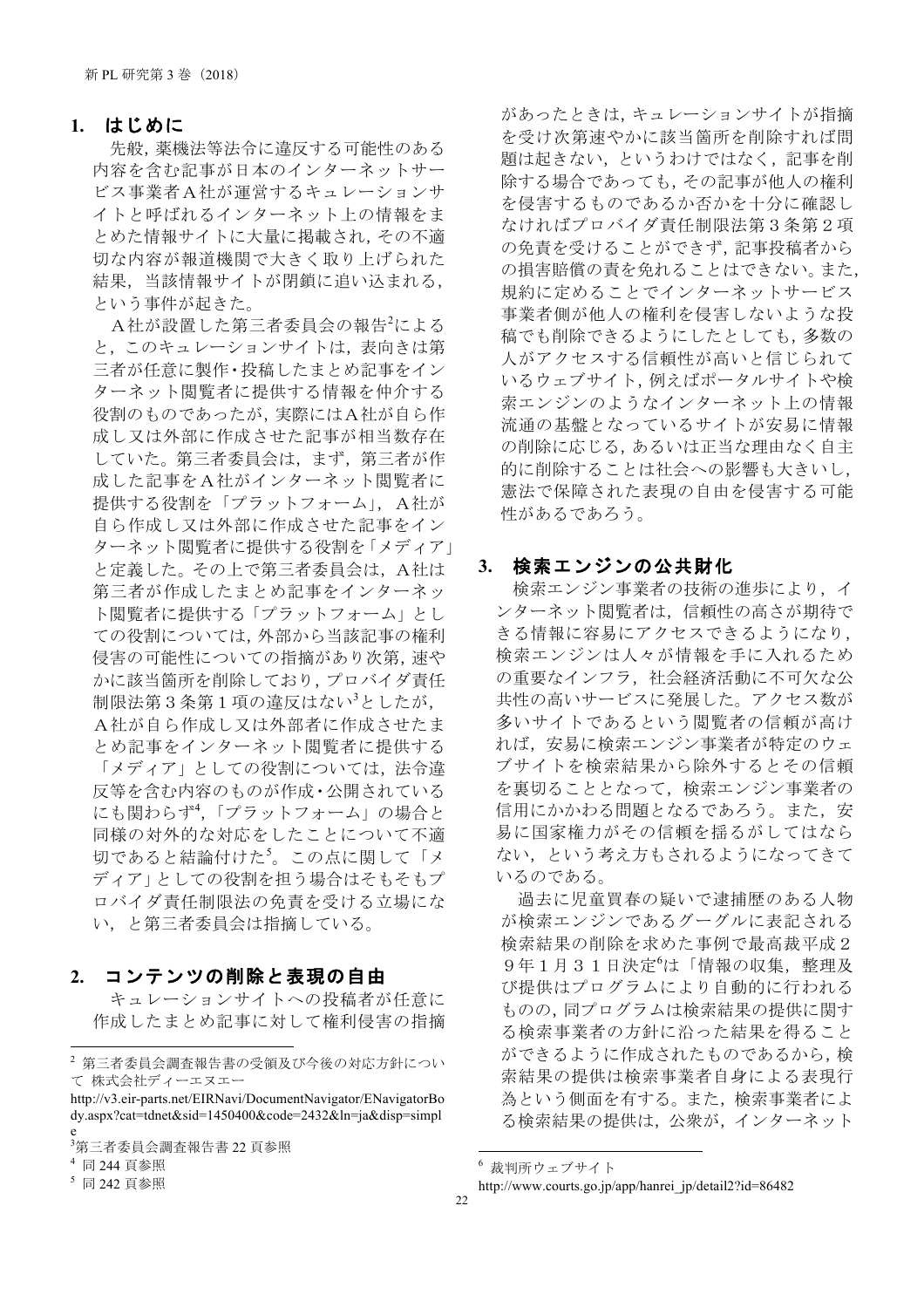上に情報を発信したり,インターネット上の膨 大な量の情報の中から必要なものを入手した りすることを支援するものであり,現代社会に おいてインターネット上の情報流通の基盤と して大きな役割を果たしている。そして、検索 事業者による特定の検索結果の提供行為が違 法とされ、その削除を余儀なくされるというこ とは、上記方針に沿った一貫性を有する表現行 為の制約であることはもとより、検索結果の提 供を通じて果たされている上記役割に対する 制約でもあるといえる。」としたうえで、事実 の性質及び内容,削除請求者が被る具体的被害 程度,削除請求者の社会的地位や影響力といっ た削除請求側の法的利益と,記事の目的や意義, 社会的状況とその後の変化、記事の必要性とい った公益的観点からの諸事情を比較衡量し,前 者の利益が優越していることが明らかな場合 には削除が求めることができる、と判示し、こ の事例について「本件事実を公表されない法的 利益が優越することが明らかであるとはいえ ない」として、検索結果の削除を認めなかった。

この決定の,検索エンジン事業者の検索結果 の提供は検索事業者自身による表現行為であ って、安易に削除することは検索結果の提供に 関する検索事業者の方針に沿った一貫性を有 する表現行為の制約である、とする部分につい て、検索事業者自身の表現の自由に言及したも のであり、検索事業者にコンテンツの掲載・削 除についての適切なポリシー・方針が存在し, 運用されていることについて法的な保護法益 を認め、裁判所が干渉することに慎重な基準を 示したものである、とする論説がある'。

グーグルをはじめとするインターネットサ ービス事業者の幾つかは、著作権など権利の侵 害を防止する対策について内規を有し、それを 外部に公表<sup>8</sup>している。その中で著作権侵害を 理由とする検索結果の削除依頼処理の平均所 要時間は 6 時間を下回る<sup>9</sup>としている。適切な ポリシー・方針を策定したうえで、それを公表 し、大金を投じて違法なコンテンツを審査・削 除するシステム・体制を構築しているにも関わ らず、裁判所が削除命令等を発してこれに干渉 するようなことは避けるべきなのはむしろ当

<sup>8</sup> Google の著作権侵害対策

然であろう。もしグーグルが、最先端の技術を 用いて違法なコンテンツを短時間で削除する 体制を構築しなければ、情報流通の基盤として 大きな役割を果たす地位を獲得することはな かったのではないか。

グーグルが高い技術を用いて、検索結果の信 頼性を向上させた結果、インターネット閲覧者 の社会通念·品質認識が変容し、グーグルの検 索結果上位に表示されるウェブサイトの運営 者はコンテンツの管理について、順位相応の注 意義務を払わなければならなくなったものと 考える。もし、順位相応の注意義務(自主的な ルールの制定・品質管理体制の構築・継続的改 善の実施など)を払わなければ、法令の違反が ないケース、法令違反が比較的軽微なケースで もその不適切さについて非難される世の中と なったのである。

### 4. 検索エンジン最適化使用の青任

A社の第三者委員会も適切なポリシー、方針 を策定することの必要性を認めており、再発防 止策、キュレーション事業の再開にあたって検 討、遂行すべき事項として「オリジナルコンテ ンツの作成者に対し、その権利を侵害したり, 不信感や不快感を与えることを防止又は排除 することはもとより、オリジナルコンテンツの 作成者がメリットを享受できるような互恵の 仕組みを確立させるべきである。」「仮に外部者 に執筆を委託するのであれば、当該外部者に求 めることと求めるべきでないことを適切かつ 明確に定めるべきである。」「これらのことを真 摯に行うことによって、読者に不正確又は不適 切な情報が提供されないことを担保すべきで ある。」といった提言<sup>10</sup>を行っている。

自身の責任で情報を発信することは憲法で 保障される表現行為であるので,「他人の著作 物を無断でインターネットに掲載しない」とい うルールさえ導守するだけで済みそうなもの の、何故A社の第三者委員会はそれを超えて 「仕組みを確立」する、あるいは「適切かつ明 確に定める」ことが必要と提言したのであろう か。その理由はグーグルの検索サービスを利用 して表示される検索結果の上位に表示される 情報は、グーグルが策定したアルゴリズムによ り検索をした人が真に必要としている情報、多 くの人がアクセスしている情報であるとの暗 黙の了解ないし信頼がインターネット閲覧者

<sup>&</sup>lt;sup>7</sup>宍戸常寿「検索結果の削除をめぐる裁判例と今後の課題」-情報法制研究 第1号 (2017.5) 51 頁参照

https://drive.google.com/file/d/0B gwgQKfOXicZ0lWcl83LURN Y2c/view

<sup>&</sup>lt;sup>9</sup>前掲「 Google の著作権侵害対策」16頁

<sup>10</sup>第三者委員会調査報告書 274 頁-275 頁参照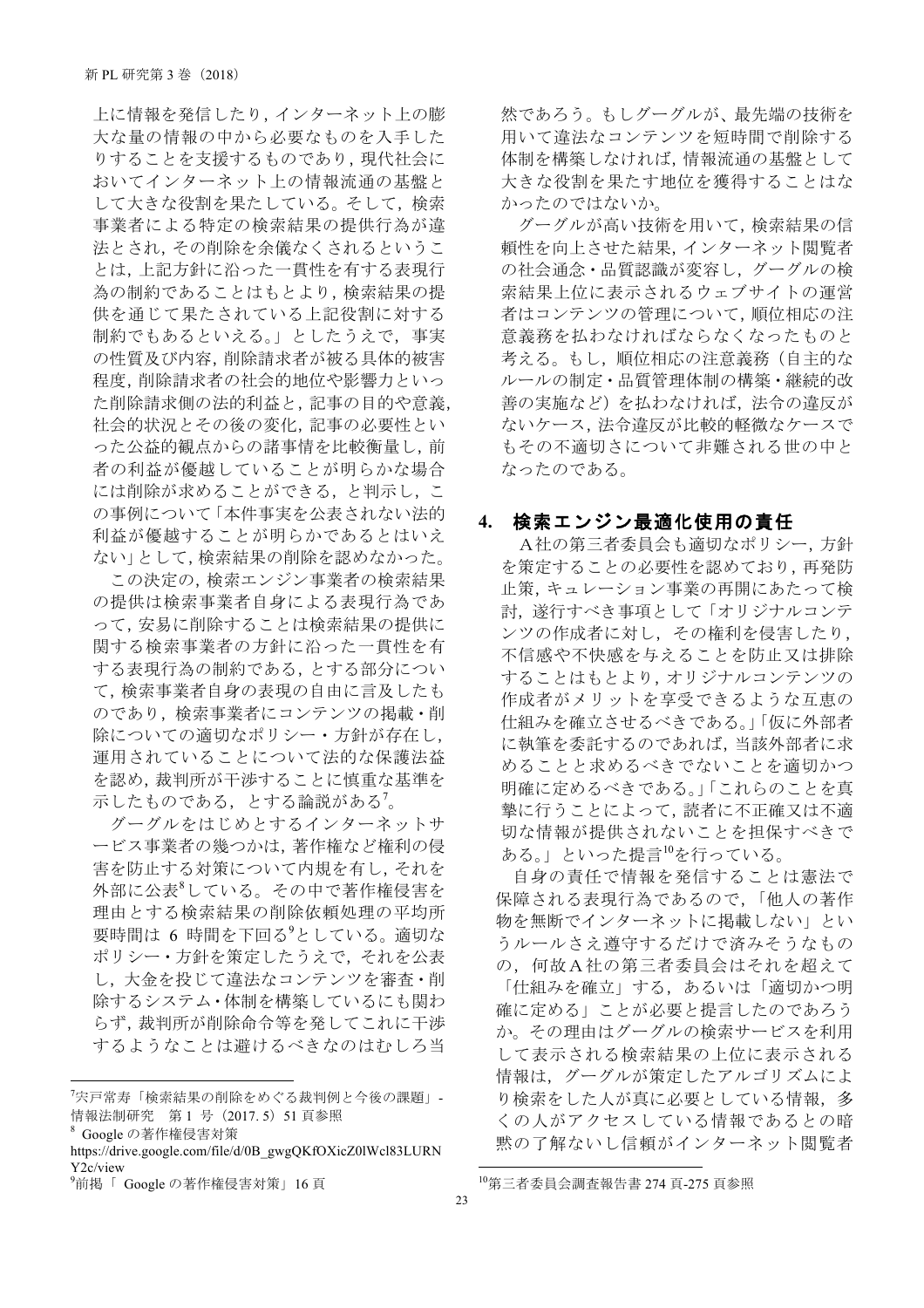の間に共通して存在しているところ、今回の事 件が、A社が検索エンジン最適化(Search Engine Optimization: SEO)と呼ばれる手法を用いて問 題あるウェブサイトをグーグルの検索結果上 位に表示されるよう促し、グーグル利用者の期 待に反する情報を大量に掲載したものであっ たからではないか。そもそもA社が掲載した問 題ある記事がグーグルの検索結果の上位に表 示されることがなければ事件自体が発覚しな かったのではないかと思われる。

では事業としてインターネットを利用する 事業者がその態様に応じてどのような法的責 任を負うことが相当なのか。この問題はインタ ーネット上のコンテンツを製造物と擬制して, その危険責任を負担させる視点によって容易 に解決できるのではないかと考える。そこで, 以下その視点から現行法上どのような解決が 図れるのか考察を進めていきたい。

## 5. インターネット上で広告を提供する 事業者の法的責任

例えば希望者に無償でメールマガジンを提 供する事業者とメールマガジン購読者との契 約関係をどのように解するべきであるのか。メ ールマガジン提供契約は法的に準委任であっ て善管注意義務をもってこれにあたらなけれ ばならないが、無償の場合は片務契約、有償の 場合は双務契約と解されている。メールマガジ ン配信事業が広告料収入で成り立っている場 合、メールマガジン購読者はメールマガジン配 信者の広告を受け取るという負担ないし仕事 の報酬としてメールマガジンを受領すること ができるのであり、実質上有償であって受任者 は善管注意義務を負う、と解して良いのではな いかと考える。インターネット上でコンテンツ と共に広告を提供する事業者と、広告を受け取 るという負担と引き換えにコンテンツを閲覧 するインターネット閲覧者の関係も同様では ないか。メールマガジン受給者とインターネッ ト閲覧者との相違点は、前者がメールマガジン を配信するという配信者側の契約の申し込み に対し購読者が承諾の意思表示をする時点で 契約が成立すると考えられるところ、後者では 閲覧者がいつ承諾の意思表示をする機会があ るか不明であるところにある。しかし、インタ ーネット事業者の収益の源泉が広告料である ことは広く知られた事実であり、かかる事業者 がウェブサイトを開設する行為 (SEO という事 業者による官伝も伴う場合もある)自体が不特 定多数への契約の申し込みであって、閲覧者が 当該ウェブサイトにアクセスすることをもっ て承諾が推定できるという見方もできるであ ろう。商法第509条は「商人が平常取引をす る者からその営業の部類に属する契約の申込 みを受けたときは、遅滞なく、契約の申込みに 対する諾否の通知を発」さなければならず、「通 知を発することを怠ったときは、その商人は, 同項の契約の申込みを承諾したものとみな」す ため、インターネット提供事業者側から遅滞な く諾否の通知がないことをもって情報提供サ ービスについての準委任契約が成立している との構成も可能である。

インターネット閲覧者が無料の商用ウェブ サイトを見るだけで、当該閲覧者とウェブサイ ト運営者との間に契約関係が生じる。とまで断 定する論説は奇異に映るかも知れない。まして や、そのウェブサイトに広告を出稿する広告主 に使用者責任がある、ということであれば尚更 である。しかし、広告された製品·役務を掲載 した新聞等の広告媒体事業者に当該製品·役務 を使用して被害を受けた利用者が損害賠償を 求めた判例は少なからず存在<sup>11</sup>するし、アクセ スの多いウェブサイトの運営者はより高い注 意義務を負う、ということが社会通念化してい けば、広告代理店のプロモーション活動でもし 誰かが被害を受け、広告代理店が賠償責任を果 たさない、ということであれば被害者が広告主 に対して監理監督責任を求めることができる ようになるのではないかと考える。後述するよ うに、インターネット上で表示した内容の履行 を求められる判例、期待や信頼に応じた環境整 備義務について示唆する判例は実際に存在す るのである。以下、これらの判例の内容やそれ に関する論説について考察する。

## 6. インターネット上でセキュリティ対 策を取ることを表明した事業者の法 的青任

個人情報の漏洩に関して、イギリスでは、実 体としてのプライバシーの概念はなく情報の 授受当事者間での信頼関係の維持が法的保護 の対象となっていることから、個人データ保護 に関しては法人の責任を「コミットメント責任」 として具体化するなどの工夫が期待される、と

<sup>11</sup> 論考として疋田聰「新聞広告における媒体責任について」 経営論集 第 51 号 (2000年3月)P319-328 が存在する。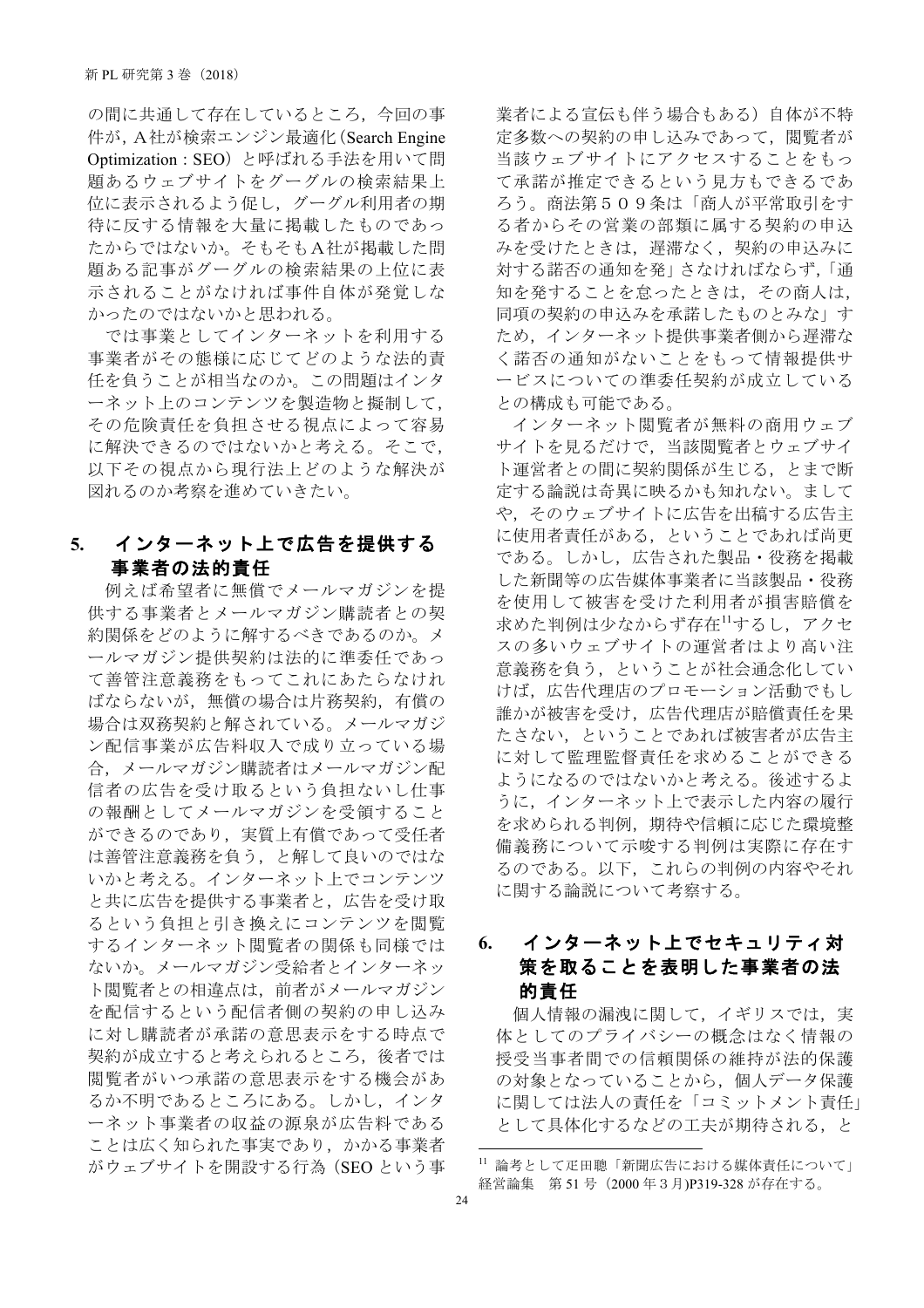する論説<sup>12</sup>がある。法人自身がプライバシーポ リシーを守る旨のコミットメントをし、それを ホームページ等で公開したにもかかわらず、こ れに違反すれば契約違反としての責任を問わ れるべきだ、という考え方である。

Yahoo!BB の商品名でヤフーと BB テクノロ ジーが共同でビジネス展開していたところ、BB テクノロジーの社員が個人情報を窃取漏洩し た事件でヤフーの責任が問われたことについ て大阪高裁平成 19年6月 21 日判決が「①BB テクノロジーとヤフーとは「外形上一体のもの として」サービスを提供していた、2ヤフーは インターネット上に「情報セキュリティ宣言」 を表示し、子会社等の保有する個人情報につい てもセキュリティ対策を取ることを宣言して いた。」としてヤフーの責任を認めたことにつ いて, (林 2013) は「『表示と責任』を結びつけ た新しい視点を提供したものとして注目され る」としている。

この判例は、本来当事者でない事業者がイン ターネット上で表示した内容に従った履行を 求められたものということができ、インターネ ット閲覧者がウェブサイトを見ることによっ て、当該閲覧者とウェブサイト運営者との間に 契約関係が生じるという考え方でなければ説 明がつかないものである。

### 7. 電子商取引モール運営者の法的責任

経済産業省がまとめた「電子商取引及び情報 財取引等に関する準則 (平成29年6月)  $13$ で は、原則として電子商取引のモールに出店して いる個別の店舗との取引で損害を受けた電子 商取引のモール利用者は、モール運営者に対し ても責任を追及することができないとしてい るが、例外的に「1店舗の営業がモール運営者 の営業であると一般のモール利用者が誤認す るのもやむを得ない外観が存在し、②当該外観 の作出にモール運営者に帰責事由があり、3当 該モール利用者が重大な過失無くして営業主 を誤認して取引をした場合」に名板貸責任が認 められる、としている。

ショップが商標権を侵害しているにも関わ らずモール運営者がこれを放置したことが問 題となった事件で知財高判平成 24 年2月14日 判決 (判例時報 2161 号 86 頁) は、モール運営 者に一定の事情がある場合において、商標権侵 害があることを知ったとき又は知ることがで きたと認めるに足りる相当の理由があるに至 ったときは、その後の合理的期間内に侵害内容 のウェブページからの削除がなされないこと について商標権者に責任を負う余地が一般論 としてあることを判示している。モール運営者 がこのような責任を負う余地があるのであれ ば、インターネット広告の広告主が、著作権を 侵害するような違法なコンテンツ上で自社の 広告が配信されていることを知りながらこれ を放置すれば、著作権者に対して法的責任を負 う余地も充分あると考える。

モール運営者が、違法なショップが存在する ことを知りながらこれを放置することについ て、モール利用者は、モールの安全性やショッ プの健全性について一定の期待·信頼はあるか ら、これを裏切る結果となることについて責任 を認めるべきではないかとする論説<sup>14</sup>がある。

(窪 2015) は「モール運営者には安全な取引 環境の整備提供に関する顧客の期待を保護す る義務(以下,取引環境整備義務と呼びたい) が信義則上生じうる」した上で、その取引環境 整備義務が基本的債務となるか否かは、問題が 発生した時点の標準的な技術水準で定まるの ではないかという趣旨の論説を展開している。 具体的には「例えば、インターネットオークシ ョン事例で平成 20 年段階では、代金を支払っ たにもかかわらず、商品が送付されない、適合 する商品の引渡しがないといったトラブルが 相当数あるにもかかわらず、エスクローサービ ス会社や金融機関の利用により、予め預託され た金銭を商品送付・受領確認後に支払うといっ た態勢までは一般的でなくコスト面を加味し て整備する必要がないとされたが、コストが低 廉化して取引業界で一般的になってくれば、そ のような対応は基本債務に入ってくると言え よう。」というものである。

商用の電子商取引モールに不特定の膨大な 数の消費者がアクセスすることは疑いの余地 はない。例えば、人通りの多い繁華街の商業ビ ルの土地工作物の占有者や所有者は民法第7 17条に定める土地の工作物等の占有者及び 所有者の責任以外に多くの法令で工作物の管

 <sup>12</sup>Əǻ~ɭ [}V«ɂ ,Ʋǜ(ŸƲ,¿Ɨȭʥĕ 論から関係論へ』情報通信学会誌 31 巻 (2013-2014) 2 号 13経済産業省「電子商取引及び情報財取引等に関する準則(平 成29年6月)

http://www.meti.go.jp/press/2017/06/20170605001/20170605001- 1.pdf

<sup>14</sup>窪幸治「インターネットショッピングモール運営者の法的 責任」総合政策 第16 巻第2号 (2015)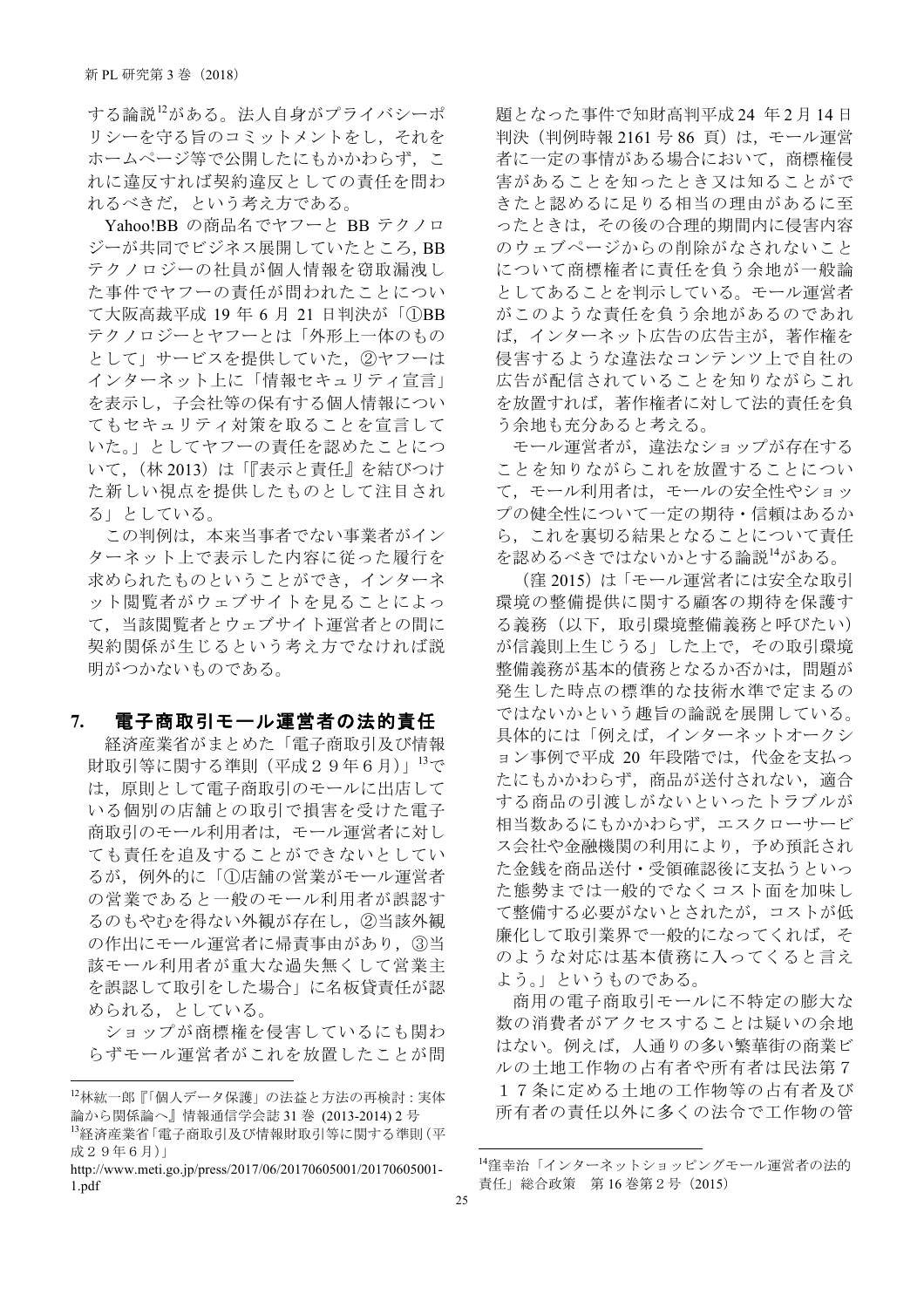理責任を負っている。それに比して電子商取引 モールについては、利用者の多さに比してその 信頼性や消費者の期待の確保についての法令 上の責任は不当に軽いのが実熊である。そのこ とを勘案すれば閲覧者のアクセス数や、取引の 実態(同規模の同業他社で行われている標準的 な品質管理体制)に応じた環境整備義務を負う べきであり、 その具体的内容は公表が望ましく, 公表しない事業者、同規模の同業他社で行われ ている標準的な品質管理体制しか取っていな い事業者の過失は大きいというべきであろう。

#### **8.**

製造物責任法に代表される危険責任の法理 は、加害者と被害者に直接の契約関係があるこ とを要せず、危険を発生させるものの設置·管 理者は、それから生じる権利侵害についての責 任を負う、というものであるが、(林 2013)の いう「コミットメント責任」,大阪高裁平成 19 年 6 月 21 日判決, 知財高判平成 24 年 2 月 14 日判決, (窪 2015) のいう「取引環境整備義務」 は正にこの考え方を示唆するものであると考 える。個人情報の取得やインターネットモール 運営といった限定的な場合に留まらず、事業と してコンテンツを提供する場合, 一般閲覧者か らの期待度、信頼度に応じて違法な内容を含む コンテンツを事前もしくは事後すみやかに排 除する品質管理の体制の構築と継続的改善に ついて相当の注意を払う義務を事業者は負い, その内容は公表されてコミットメントの対象 となるべきであろう。当該事業者が期待度、信 頼度に応じた審査と削除の標準的な知識·知見 を用いずコンテンツをインターネット上で提 供する場合、当該コンテンツの危険責任を負う, という法理は少しずつではあるが認められつ つあるのではないかと考える。

一般にITサービスを提供する事業者とサ ービス利用者との間で締結されるサービスレ ベルアグリーメント (SLA) と呼ばれるサービ スの水準に関する合意書が存在する。サービス レベルアグリーメントには、処理性能の最低限 度の規定、障害発生時に一定期間内に対応する ことの規定などが一般的に定められる。グーグ ルは、先述したとおり著作権侵害を理由とする 検索結果の削除依頼処理の平均所要時間が 6 時間を下回る旨、公表している。

審査と削除の品質は、ウェブサイトへのアク セス数が少ない、商用として大々的に提供され ていない、ということであればプロバイダ責任 制限法発信者情報開示関係ガイドライン<sup>15</sup>で定 める2週間16で良いであろうが、アクセス数が 多い、あるいはグーグルの検索結果上位に表示 されるようなものであればもっと短い時間で ある必要があると思われる。

同業他社で行われているような標準的な品 質管理体制を導入しなければならない. という ことであれば, 例えば事業者が SEO などを用い て大量のコンテンツを商用で配信する場合、コ ンテンツの審査と削除について一定水準の水 準に達した担当者を社内資格試験などで選抜 すること、グーグルの検索結果順位やアクセス 数に応じた対応完了期限を定めること、対応完 了期限以内に完了可能な数量を超えたコンテ ンツを配信しないようにすること、といった品 質管理のルールと体制を構築し、これを継続的 にモニタリングして苦情の数やアクセス数に 応じて配信数の抑制や、審査人員の増強を行う などの継続的改善を推進する必要があるもの である。これらの内容が公表され、適切にマネ ジメントサイクルが回ることによりインター ネットサービス市場は健全に発展していくも のと考える。

#### 参考文献

- [1] 第三者委員会調査報告書の受領及び今後の対応方針に ついて 株式会社ディーエヌエー http://v3.eir-parts.net/EIRNavi/DocumentNavigator/ENaviga torBody.aspx?cat=tdnet&sid=1450400&code=2432&ln=ja& disp=simple
- [2] 宍戸常寿「検索結果の削除をめぐる裁判例と今後の課題」 -情報法制研究 第1号 (2017. 5) p.45-54
- [3] Google の著作権侵害対策 https://drive.google.com/file/d/0B\_gwgQKfOXicZ0lWcl83L URNY2c/vie
- [4] 疋田聰「新聞広告における媒体責任について」経営論集 第 51 号 (2000年3月)P319-328
- [5] 2017 年 日本の広告費 インターネット広告媒体費 詳 細分析 - 電通 http://www.dentsu.co.jp/news/release/pdf-cms/2018037-032 8.pdf
- [6] 林紘一郎『「個人データ保護」の法益と方法の再検討: 実体論から関係論へ』情報通信学会誌 31 巻 (2013-2014) 2 ã p.77-92
- [7] 経済産業省「電子商取引及び情報財取引等に関する準則

<sup>15</sup> プロバイダ責任制限法ガイドライン等検討協議会「プロバ イダ責任制限法発信者情報開示関係ガイドライン」第4版:  $\overline{\text{H}}$ 成28年2月

http://www.telesa.or.jp/ftp-content/consortium/provider/pdf/provid er\_hguideline\_20160222.pdf

<sup>16 「</sup>プロバイダ責任制限法発信者情報開示関係ガイドライン」 9頁参照